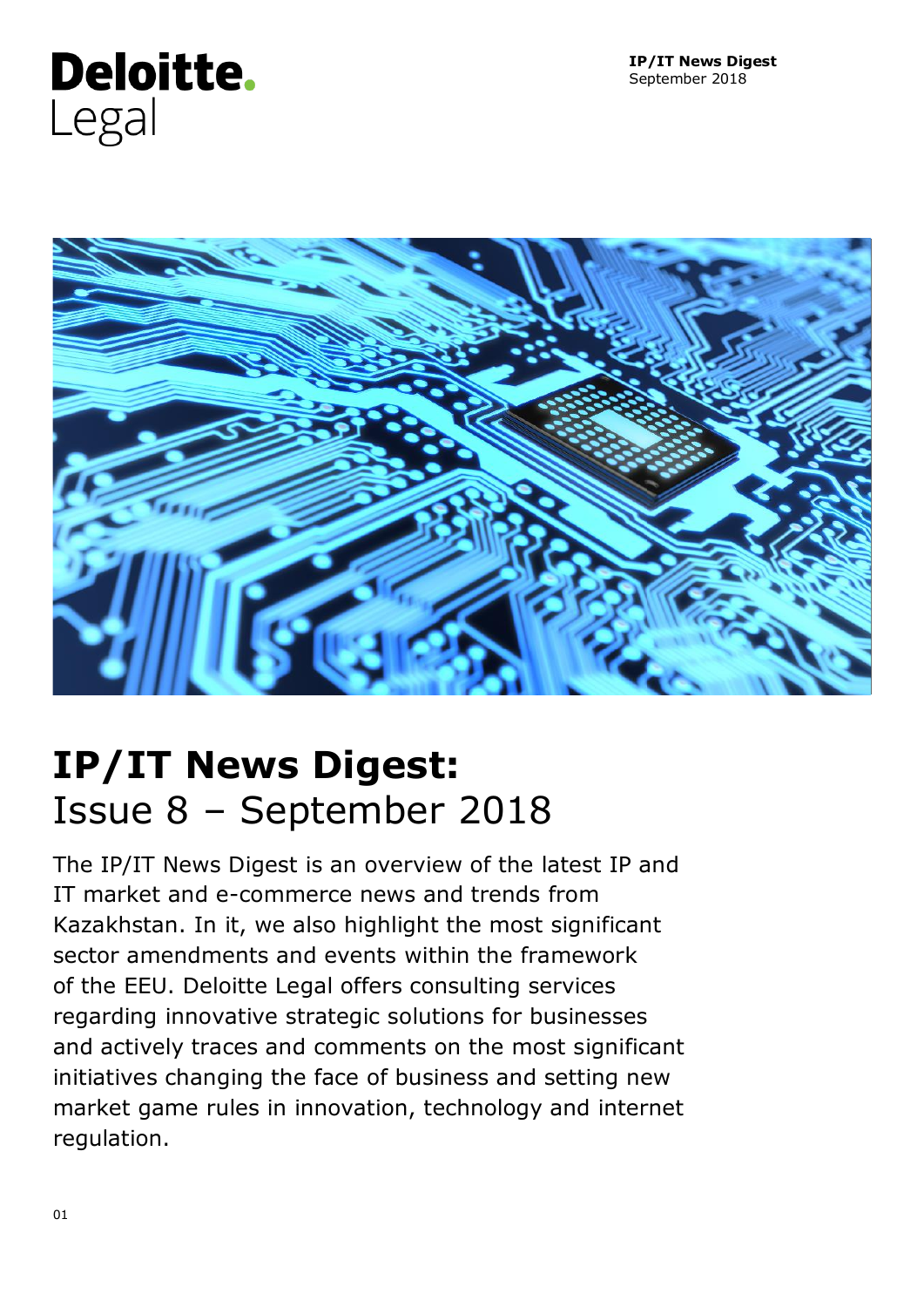#### **The list of taxes accepted for payment through the "eGov" website has been increased**

A new service has been introduced on "egov.kz" allowing users to pay 18 taxes and obligatory payments without authorisation or digital signature.

All taxpayers need now to pay their own taxes or behalf of a legal entity is registration as a taxpayer and a business identification number, which do not require a digital signature or authorisation.

Previously only property tax, transport tax, land tax and fines, interest and arrears could be paid electronically. Today, that list includes:

- corporate income tax
- individual income tax
- social tax
- tax on the property of legal entities and individual entrepreneurs
- land tax
- tax on vehicles belonging to legal entities
- unified land tax
- value added tax
- excise duties
- subsoil user special payments and taxes
- export rent tax
- tax on the gambling business
- fixed tax
- charges
- fees
- customs payments
- other payments
- duties

#### **Digital signatures are now valid for three years**

Digital signatures issued from a secure source will now be valid for three years instead of one.

Users are now able to issue registration certificates on secure key data media such as ID cards, eToken PRO 72K, JaCarta, Kaztoken and Akey for three years.

However, file system digital signatures will remain valid for only one year, as they are not certified and are not secure over a long period of time.

### **Kazakhstan drivers will no longer be required to carry paper insurance policies**

According to information from the National Bank, from 1 January 2019, all forms of insurance will be available over the Internet, through electronic insurance policies. Having said that, the legal framework does not currently allow e-insurance policies or for insurance companies to work remotely.

With the introduction of an integrated insurance database, paper insurance policies will become redundant, allowing the traffic police, for example, to check whether vehicle owners have the required insurance in place.

As insurance policies will be available directly through insurance company website, the overall process will be made easier and faster, with no need to visit company premises or intermediaries.

When purchasing compulsory vehicle owner civil liability insurance over the Internet, insurance companies will be entitled to provide a discount of up to 10%.

#### **Change to the procedure for transferring rights to the use of trademarks**

Rules for registering a Transfer of Exclusive Rights and granting Rights to use Trademarks (the "Rules") came into effect on 15 September 2018.

If the authorised body of the Ministry of Justice was previously responsible for trademarks, under the Rules, applicants now submit a standard application form and necessary documents to the Ministry of Justice's National Intellectual Property Institute to register:

- the transfer of an exclusive right to a trademark
- the right to a trademark under a license agreement, a comprehensive entrepreneurial license or other contract incorporating the terms of a license agreement

According to the Rules, the National Intellectual Property Institute charges a fee to register the transfer or granting of a right.

If one of the parties is a non-resident and citizen of a Singapore Treaty country, the transfer of rights will be based on the provisions of the Singapore Treaty.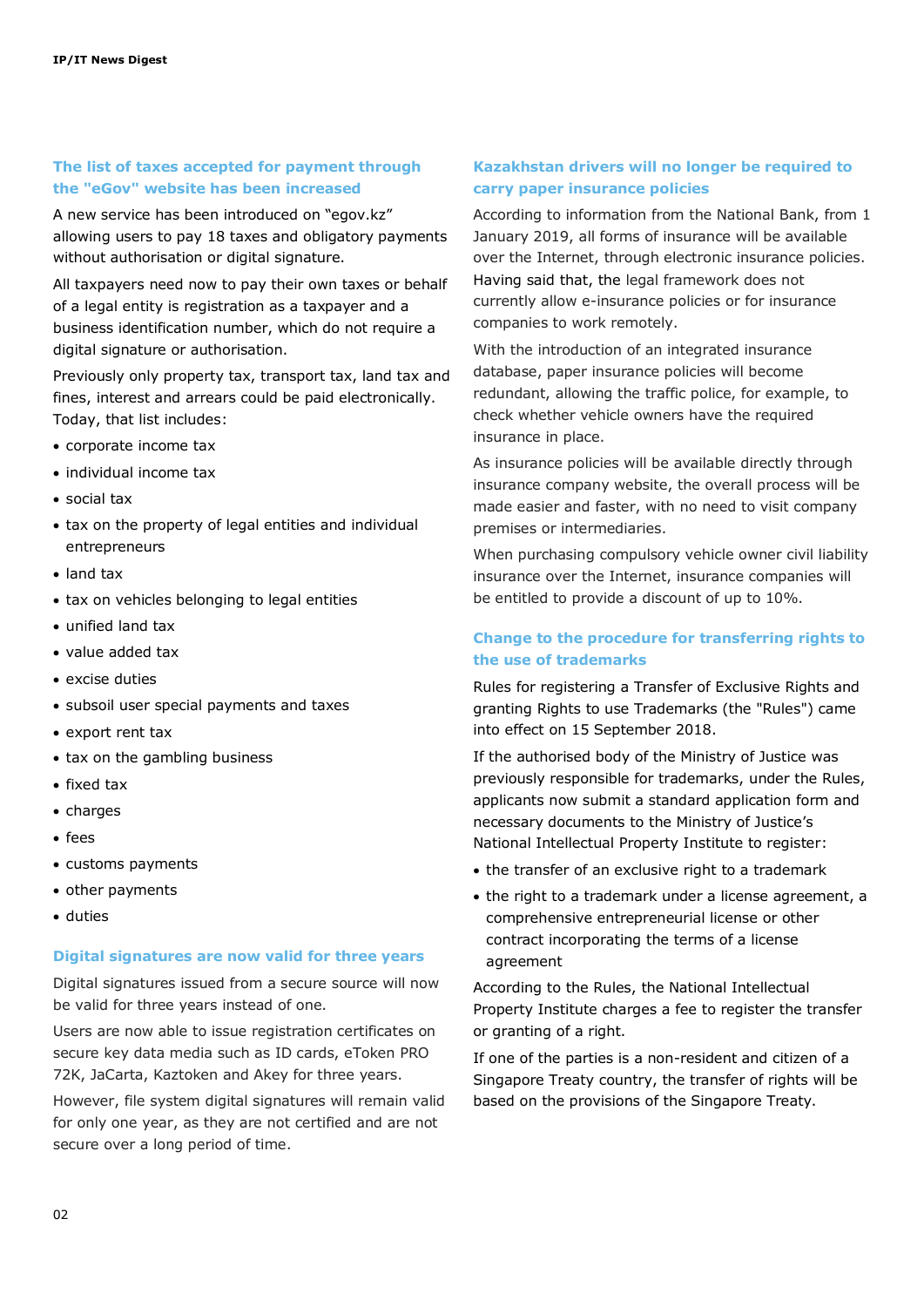#### **Changes to e-commerce implementation rules**

On 25 September, e-commerce implementation rules were changed:

- so that intermediaries (companies or individual entrepreneurs receiving, placing, transferring or storing electronic documents (e-messages) with sales and purchase offers through information systems and telecommunications networks) no longer have to set prices for goods exclusively in Tenge
- sellers are now entitled, if necessary, to:
- 1) set the conditions for buyers to meet their etrading platform transaction obligations
- 2) demand that intermediaries post the results of transactions conducted on the electronic trading platform

#### **Simultaneous registration of procedures related to the opening of a business**

The eGov.kz website now allows small and mediumsized businesses undergoing registration procedures to simultaneously:

- open a bank account
- acquire compulsory employee accident insurance
- register for VAT

To register a legal entity, founders should be registered on eGov.kz and have a digital signature.

Previously, the above procedures were separate and took a lot of time, but now take approximately two days (in addition to the submission date), as VAT registration is now performed in concurrence with state registration, and the registration period has been reduced from five days to one business day.

The following companies have signed up to offer the service:

- four second-tier banks Forte Bank, Tsesnabank, Halyk Bank and Alfa-Bank
- two insurance companies State Annuity Company and Asia Life (both offering life insurance)

### **Formation and development of the CIS intellectual property market**

A Government Resolution from 4 June 2018 has approved a Draft Treaty forming and developing an intellectual property market in the CIS.

To form the CIS intellectual property market, the treaty parties will:

- ensure the possibility of using the results of intellectual activity in various sectors of the economy of treaty members
- enhance activities to develop the technology transfer market
- prepare and implement specialised educational programmes around intellectual property, including the use of information and telecommunication technology
- The IP/IT News Digest is an overview of the latest IP and IT market and e-commerce news and trends in Kazakhstan. Deloitte does not assume any responsibility for the use of the information contained in the IP/IT News Digest.
- Information contained in the IP/IT News Digest comprises comments and conclusions based exclusively on information obtained from open sources.
- Even though the IP/IT News Digest discusses issues of a legal nature, it in no way represents a legal opinion on those issues.
- The purpose of the IP/IT News Digest is to present general thematic information. Deloitte does not make managerial decisions for anyone having read the IP/IT News Digest, and neither does it assume any responsibility for decisions taken based on information contained in it. The nature of our conclusion is purely informative. Anyone having read the IP/IT News Digest is liable for decisions taken to introduce or refuse to introduce any recommendations and advice, if contained in the IP/IT News Digest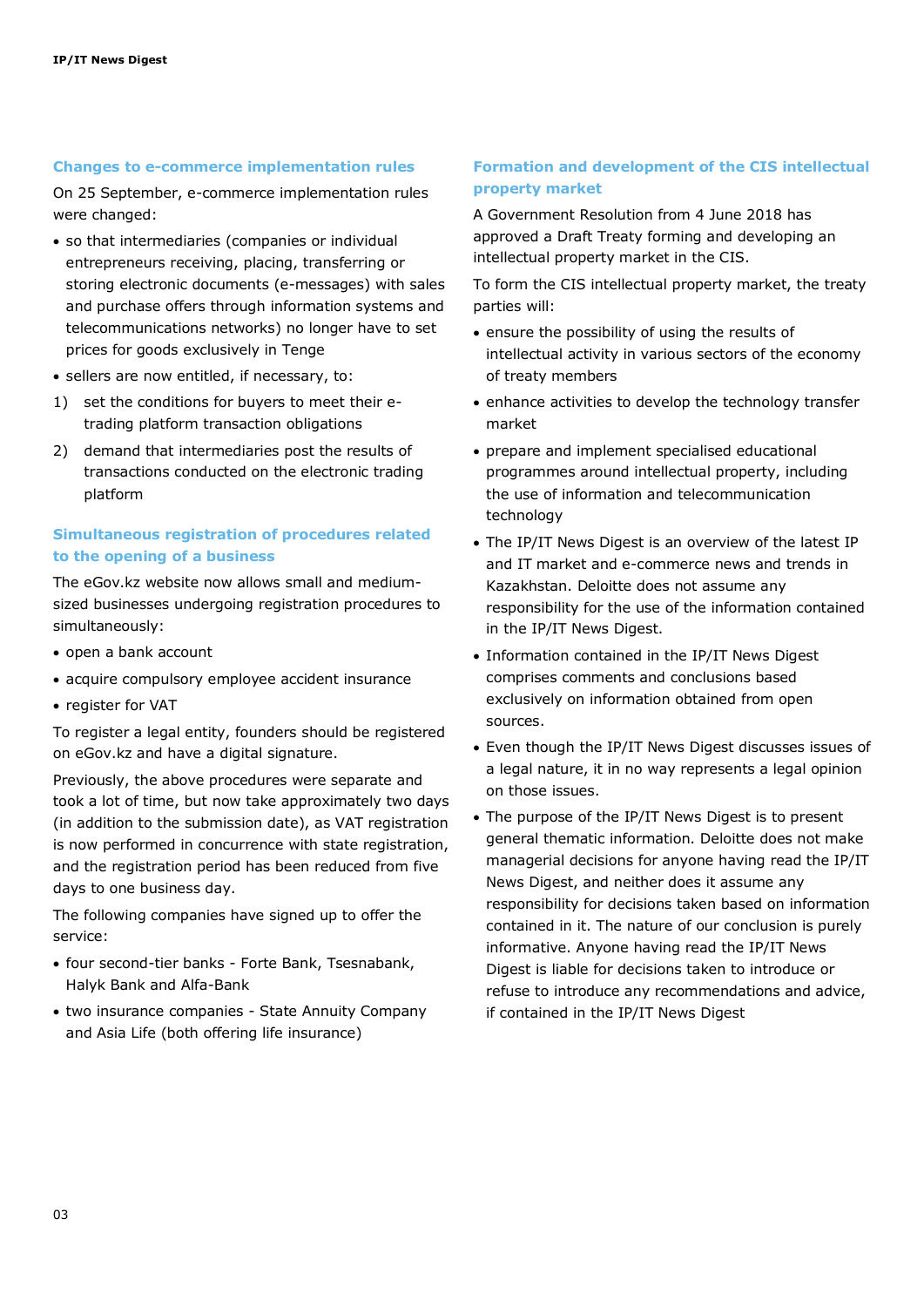#### **How Deloitte can help**

Deloitte Legal provides unique legal consulting services on various IT and IP related matters including, but not limited to:



Services on the protection of IP rights and structuring of contracts on the transfer of non-material assets and technology;

Legal structuring of projects in the sphere of electronic commerce and legal support of investments toward technological projects;



We provide services to technological projects and can offer legal consulting services on the implementation of new technology in electronic commerce, electronic document management and other matters tailored to your business.